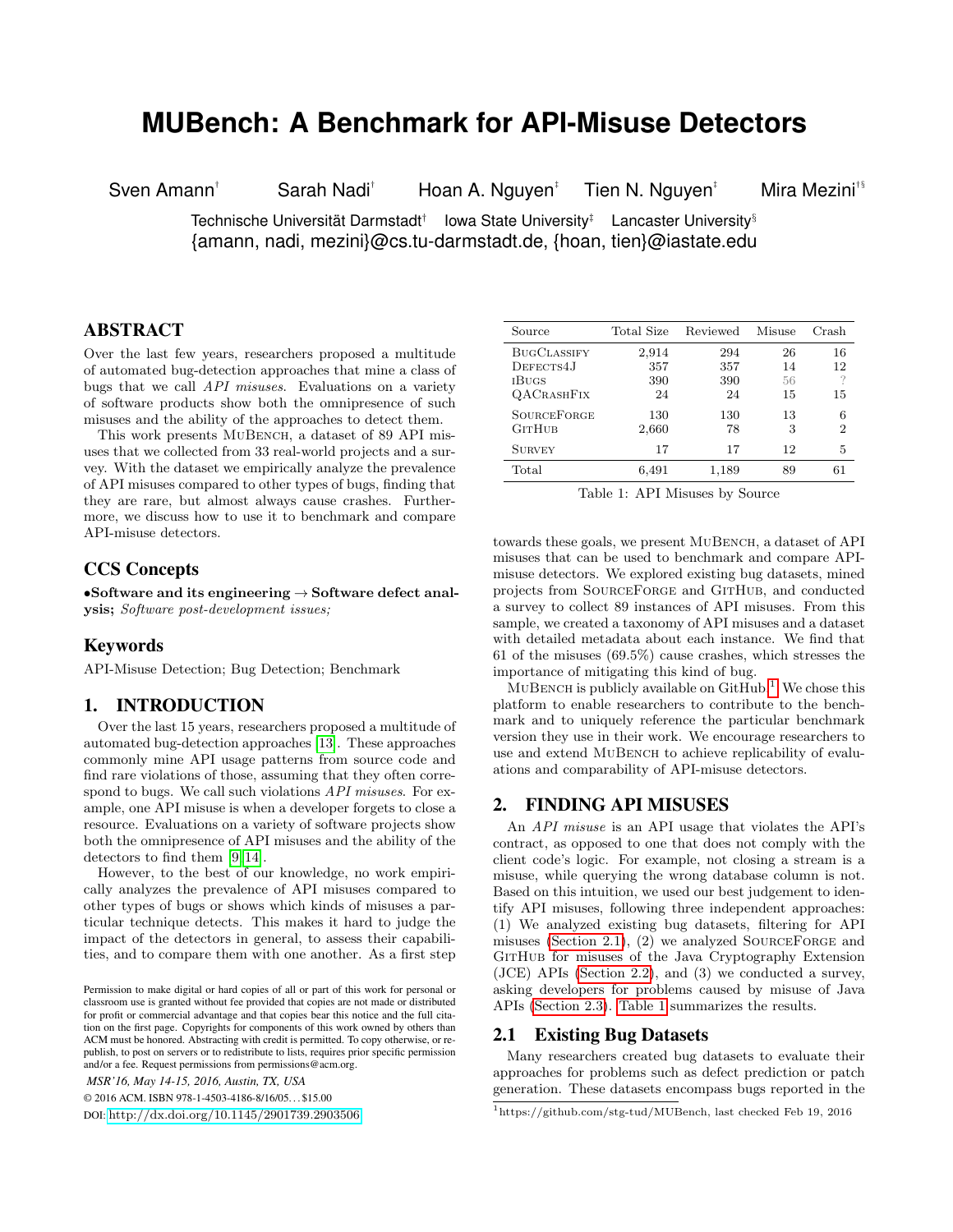respective project's issue tracker or fixed in its version-control system. Since API misuses are a subset of general software bugs, we manually reviewed three such datasets to identify instances of misuses. During this review, we assessed the prevalence of misuse-related bugs compared to other bugs.

BugClassify. This dataset by Herzig et al. [\[6\]](#page-3-3) consists of 7,401 tickets from the issue trackers of five Open Source projects. They manually classified 2,914 of these tickets as reporting bugs. We randomly selected 10% of those tickets for each of the five projects, a total of 294 tickets, from which we identified 26 API misuses (8.8%). We found that most tickets report logic errors, such as wrong calculations or missing handling of certain cases. Other categories are mistakes in configuration files and multi-threading issues.

DEFECTS4J. This defect dataset by Just et al. [\[7\]](#page-3-4) consists of 357 source-code bugs that were fixed in a single commit, reported in an issue tracker, and had at least one accompanying testcase that failed before and passed after the fix. From all of these cases, we identified 14 API misuses (3.9%). iBugs. This dataset by Dallmeier and Zimmerman [\[2\]](#page-3-5) consists of 390 fixing commits from three Open Source projects. The commits were selected through heuristics on the commit messages. From all of these cases, we identified 56 API misuses  $(15.1\%)$ .<sup>[2](#page-1-2)</sup> Many of the other issues were unrelated to API usage and often even unrelated to source code.

QACrashFix. This dataset by Gao et al. [\[4\]](#page-3-6) consists of 24 source-code bugs from 16 GitHub projects. The bugs were selected by, first, mining the issue trackers of the projects for crash reports related to the Android API and, second, reviewing the resulting candidates manually. From all of these cases, we identified 15 API misuses (62.5%). Interestingly, a very large part of these crash bugs are API misuses.

#### <span id="page-1-0"></span>2.2 Java Cryptography Extension APIs

Previous work shows that developers often misuse cryptographic APIs [\[3,](#page-3-7)[5,](#page-3-8)[8\]](#page-3-9) and that they would welcome help using these APIs correctly [\[10\]](#page-3-10). To add examples of such critical misuses to MuBench, we mined bug-fixing changes from projects on SourceForge and GitHub as follows: (1) We identified projects with at least 10 stars that use the JCE API, i.e., whose latest source code contains imports from the javax.crypto package. (2) For each fix, we extracted the actual source-code change [\[12\]](#page-3-11) and analyzed the changes to the abstract syntax tree [\[11\]](#page-3-12) to find changes to the usages of a JCE type. (3) We manually reviewed the candidates.

Using this approach, we extracted 130 candidates from SOURCEFORGE, from which we identified 15 misuses, and 2660 candidates from GITHUB, from which we reviewed a random sample of 78 and identified 3 misuses, so far.

## <span id="page-1-1"></span>2.3 Survey

All bugs we reviewed so far were committed to versioncontrol systems. Since we find that many API misuses lead to obviously spurious behavior (such as exceptions), we hypothesize that many are already ruled out during development, e.g., through testing. Thus, developers might face many misuses that we cannot find by reviewing bug datasets.

Following our hypothesis, we conducted a survey, $3$  which we promoted via colleagues, friends, and Twitter, to reach

<span id="page-1-6"></span>

| 1              | source:                                                                         |
|----------------|---------------------------------------------------------------------------------|
| $\overline{2}$ | name: BugClassify                                                               |
| 3              | url: https://www.st.cs.uni-saarland.de/softevo//bugclassify/                    |
| $\overline{4}$ | project:                                                                        |
| 5              | name: Mozilla Rhino                                                             |
| 6              | url: https://developer.mozilla.org/en-US/docs/Mozilla/Projects/Rhino            |
| $\overline{7}$ | report: https://bugzilla.mozilla.org/show_bug.cgi?id=286251                     |
| 8              | description: >                                                                  |
| 9              | IRFactory.initFunction() is called twice along one possible execution path,     |
| 10             | which causes an infinite loop.                                                  |
| 11             | crash: yes                                                                      |
| 12             | internal: yes                                                                   |
| 13             | api:                                                                            |
| 14             | - org.mozilla.javascript.IRFactory                                              |
| 15             | characteristics:                                                                |
| 16             | - superfluous call                                                              |
| 17             | pattern:                                                                        |
| 18             | - single object                                                                 |
| 19             | challenges:                                                                     |
| 20             | - path dependent                                                                |
| 21             | fixt                                                                            |
| $^{22}$        | description: >                                                                  |
| 23             | Remove duplicated call.                                                         |
| 24             | commit: https://github.com/mozilla/rhino/commit/ed00a2e83de1e768918604a65def097 |
| 25             | files:                                                                          |
| 26             | - name: src/org/mozilla/javascript/Parser.java                                  |

Figure 1: Meta Data of API Misuse RHINO-286251

developers. Within 9 days, we collected 16 responses naming 17 distinct API misuses. We identified only 3 of these misuses in our review, which supports our hypothesis.

Interestingly, many participants pointed out multiple fixes for misuses. For example, to ensure a resource gets closed, we can call close(), or call IOUtils.closeQuietly() from Apache Commons, or use the try-with-resources statement. This suggests that while there may be multiple ways to misuse APIs, there are also multiple ways to use it correctly.

We added all examples to our dataset. For each, we provide a Java file with examples of the misuse and alternative fixes. We publish the survey responses as part of MuBench.

#### <span id="page-1-7"></span>2.4 Results

In total, we reviewed 1,189 candidates from 7 sources. We identified 89 API misuses from 33 projects and the survey. From these, 61 (69.3%) cause crashes. We added the misuses from all sources to MUBENCH.<sup>[4](#page-1-4)</sup>

If we consider BUGCLASSIFY, DEFECTS4J, and QACRASH-Fix, for which we know the exact number of bugs they contain, we find that only 6.6% of all bugs are API misuses. However, many of those misuses cause crashes (95.5%), which stresses the importance of mitigating this kind of bug.

We found that many of the fixing commits resolve multiple misuses. Also many commits contain more changes than the fix itself, such as refactorings or reformatting, which makes isolating the actual misuse more difficult.

## 3. THE API MISUSE DATASET

For each of the misuses we identified in our data collection, we provide a file with meta data in YAML format.<sup>[5](#page-1-5)</sup> [Figure 1](#page-1-6) shows an example of such a file for the misuse RHINO-286251.

The source designates where we found the misuse example. The name either identifies one of the existing datasets we analyzed [\(Section 2.1\)](#page-0-1), our survey [\(Section 2.3\)](#page-1-1), or the SOURCEFORGE or GITHUB project [\(Section 2.2\)](#page-1-0). We provide a url to the original bug dataset, if applicable.

The project designates where the misuse occurred. We provide the project's name and url. For misuses from the survey, no project information is provided.

The report designates a ticket—usually in the project's issue tracker—reporting the misuse. From this report, the

<span id="page-1-2"></span> $2$ Due to problems identifying the meta data from the old dataset, we did not add these misuses to MUBENCH yet.

<span id="page-1-3"></span><sup>3</sup>http://goo.gl/forms/3hua7LOFVJ, last checked on Feb 15, 2016

<span id="page-1-5"></span><span id="page-1-4"></span> $4$ We still review the findings from GITHUB. They will be added soon.  $5$ http://yaml.org/, last checked on Feb 10, 2016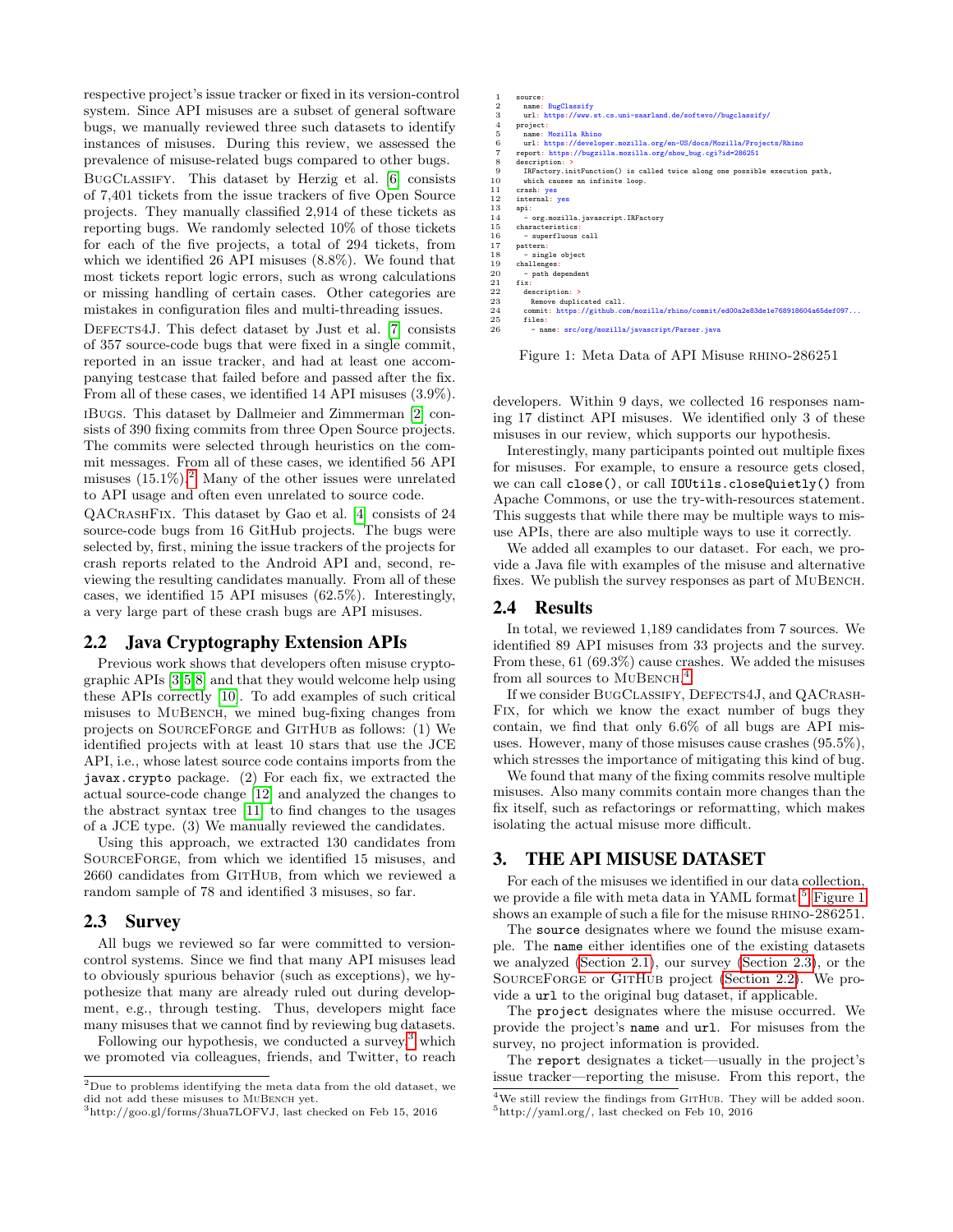fix, and respective API documentation, we assemble a description of the misuse. Furthermore, we document whether the misuse caused the code to crash and whether the misused API is internal to the project (as opposed to from an external library). Finally, we list all types whose api is part of either the misuse or the respective correct usage.

To classify the misuse, we provide its characteristics. We drafted a respective taxonomy from the changes required to turn the misuse into a correct usage. Each misuse has one or multiple of the following characteristics:

superfluous call - the misuse contains a superfluous call. missing call - the misuse misses a call.

- wrong call the misuse calls the wrong method. We distinguish this from both a superfluous and a missing call, if the present call generally shows the right intent. For example, when File.mkdir() is called instead of File.mkdirs().
- missing precondition (part of) the misuse needs a guard. We differentiate three cases: (1) a predicate check on an object, e.g., isEmpty(), or (2) a null check on a reference, before calling a method on it or passing it to a method that expects a non-null parameter, or  $(3)$  a value constraint check, e.g., that the number passed to Prepared-Statement.setFetchSize() must be smaller or equal to the number passed to PreparedStatement.setMaxRows(), if the number passed to setMaxRows() is larger than 0.
- missing catch the misuse does not handle a particular exception or any exception at all.
- missing finally (part of) the misuse should happen in a finally block, regardless of whether there already is such a block or even a try statement.
- ignored result the misuse ignores the return value of a call, e.g., the result of a pure method.

Since API-misuse detectors mine usage patterns and identify violations of those, they are limited by the usages they can extract. We currently distinguish the following kinds:

single node - the misuse consists of a single call, e.g., if Files.write() is called without specifying what to do if the file does not exist (optional parameter).

single object - the usage involves only a single object with multiple calls, e.g., how to open, use, and close a stream.

multiple object - the usage involves multiple objects, e.g., how to use an Iterator created from a Collection.

A survey by Robillard et al. [\[13\]](#page-3-0) presents more fine-grained characteristics of the patterns approaches handle. We plan to build a taxonomy from these and add it to our benchmark.

During our reviews, we found special challenges for misuse detection that are orthogonal to the above characteristics:

multi-method - the misuse spreads over multiple methods, e.g., a stream is closed by a callee and later accessed by the caller. Detectors need to consider called methods.

multiple usages - the misuse interleaves with other usages of the same type, e.g., two buttons are configured side by side. Detectors need to separate the distinct usages.

path dependent - the misuse occurs only along a particular execution path, e.g., a required call happens in the then branch, but not in the else branch. Detectors need to decide whether there is such a path or not.

Finally, we describe the fix for the misuse. As for the misuse itself, we provide a short description that we compiled from available patches and API documentation and a URL to the fixing commit, if we could find it from the report. Since the commits sometimes change files unrelated to the misuse, we also list the related files, including, if possible, a direct link to the diff of the fix in that file.

## 4. USING THE BENCHMARK

With the current dataset, we assess the prevalence of API misuses compared to other bugs, as discussed in [Section 2.4.](#page-1-7) We publish the scripts that generate the reported statistics and more, such as the distribution of different kinds of misuses and the frequency of detection challenges.

Our main motivation to create MUBENCH is the evaluation of API-misuse detectors. In the past, researchers evaluated their approaches on a collection of real-world projects. Such evaluations show that the detectors find misuses in real code and how many false positives they produce. Our taxonomy of API misuses now allows researchers to additionally assess which types of misuses a detector conceptually covers. For example, we now realize that, to the best of our knowledge, there is no detector that identifies superfluous calls. Furthermore, our benchmark allows—for the first time—measuring how many misuses a detector misses.

To use the dataset as a benchmark for API-misuse detectors, the source code of each misuse is needed, to run the respective analyses on. Ideally, we want to assess two aspects of a detector: (1) its ability to detect a certain misuse in the context of the code it occurs in and (2) its ability to detect a certain misuse in general. As code surrounding or intertwined with a usage may add considerable noise, a detector's general ability to detect a certain misuse does not imply it is able to detect that misuse in any context. The other way around is also true. Only because an approach misses a misuse in a specific context does not mean it is incapable of detecting this misuse at all. To address (1), we plan to extract the original occurrence of the misuse, i.e., the original code of all classes with at least one method contributing to the misuse. The commit URL from MUBENCH enables us to automate this. Subsequently, we need to ensure that the example is parseable, such that standard source-code processors can work with it. To address (2), we plan to extract a minimal example of the misuse, i.e., we strip the previous example of all code elements unrelated to the misuse.

In addition, we will extract fixed version of both examples, to add negative datapoints to the evaluation, i.e., cases in which misuses detectors should not report anything. This allows us to assess whether detectors find certain misuses only accidentally, because such a detector would likely identify the misuse also in the fixed version. For example, a detector that ignores control flow might correctly detect a misuse where a method is called twice, but also reports a fixed version where the method is called once per path.

We note that Dallmeier et al. [\[2\]](#page-3-5) present an interesting approach to classify bugs, using the set of AST nodes changed by the fix. Future work should compare the results of such an automated approach to our manual classification.

# 5. EXTENDING THE BENCHMARK

Due to the high manual effort of reviewing bug reports, we evaluated only part of the BUGCLASSIFY and the GITHUB candidates. Now that we established the data format and the classification rules, it is straightforward to review the remaining reports. We will continually do this over time.

As we show in [Section 2.3,](#page-1-1) developers face more problems with API misuse than we can find in issue trackers or code